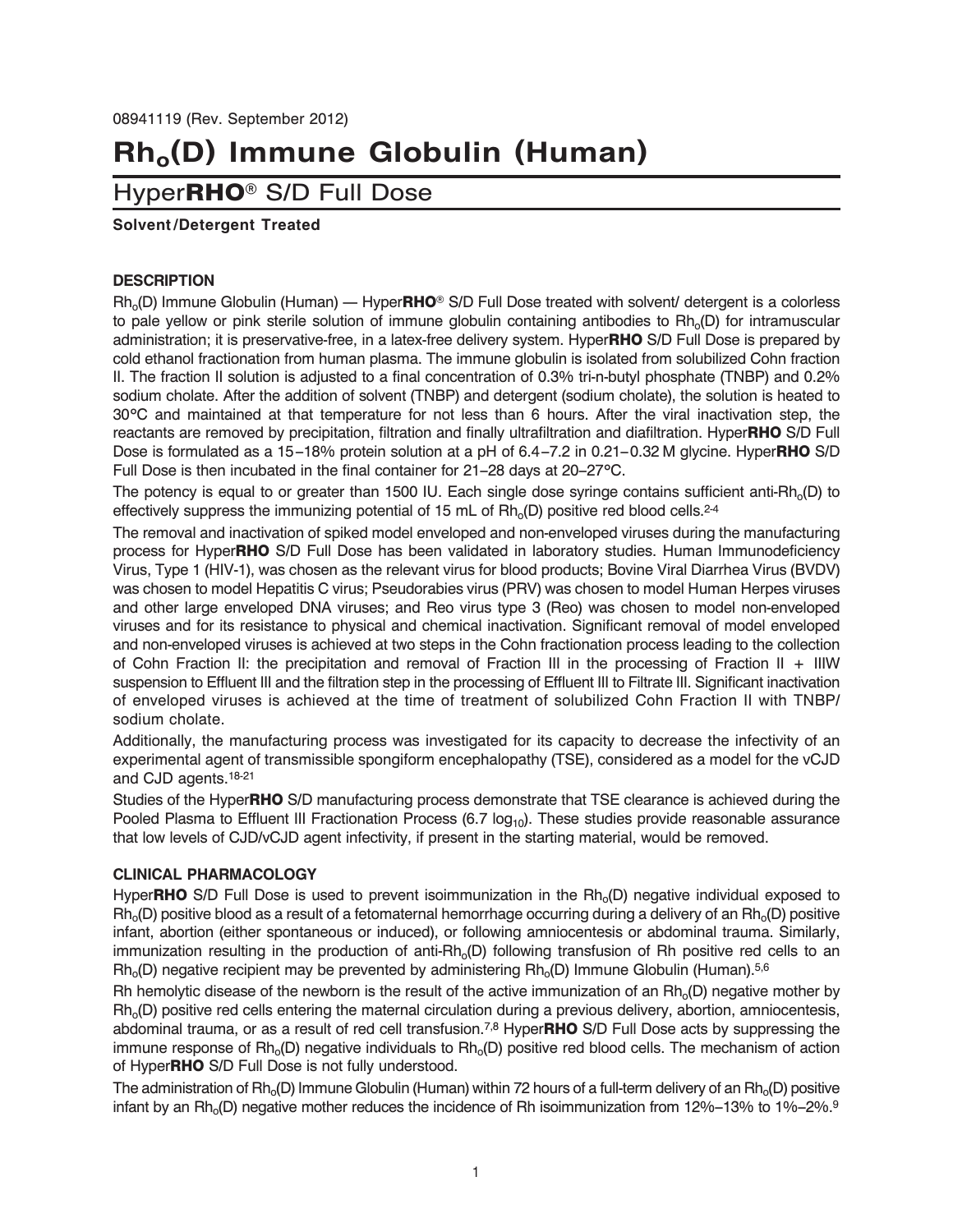The 1%–2% treatment failures are probably due to isoimmunization occurring during the latter part of pregnancy or following delivery.<sup>10</sup> Bowman and Pollock<sup>11</sup> have reported that the incidence of isoimmunization can be further reduced from approximately 1.6% to less than 0.1% by administering Rh<sub>o</sub>(D) Immune Globulin (Human) in two doses, one antenatal at 28 weeks' gestation and another following delivery.

In a clinical study in eight healthy human adults receiving another hyperimmune immune globulin product treated with solvent/detergent, Rabies Immune Globulin (Human), Hyper**RAB®** S/D, prepared by the same manufacturing process, detectable passive antibody titers were observed in the serum of all subjects by 24 hours post injection and persisted through the 21 day study period. These results suggest that passive immunization with immune globulin products is not affected by the solvent/detergent treatment.

#### **INDICATIONS AND USAGE**

#### **Pregnancy and Other Obstetric Conditions**

Hyper**RHO** S/D Full Dose is recommended for the prevention of Rh hemolytic disease of the newborn by its administration to the Rh<sub>o</sub>(D) negative mother within 72 hours after birth of an Rh<sub>o</sub>(D) positive infant,<sup>12</sup> providing the following criteria are met:

1. The mother must be  $\mathsf{Rh}_{0}(D)$  negative and must not already be sensitized to the  $\mathsf{Rh}_{0}(D)$  factor.

2. Her child must be Rh<sub>o</sub>(D) positive, and should have a negative direct antiglobulin test (see PRECAUTIONS).

If Hyper**RHO** S/D Full Dose is administered antepartum, it is essential that the mother receive another dose of Hyper**RHO** S/D Full Dose after delivery of an Rh<sub>o</sub>(D) positive infant.

If the father can be determined to be Rh<sub>o</sub>(D) negative, HyperRHO S/D Full Dose need not be given.

Hyper**RHO** S/D Full Dose should be administered within 72 hours to all nonimmunized Rh<sub>o</sub>(D) negative women who have undergone spontaneous or induced abortion, following ruptured tubal pregnancy, amniocentesis or abdominal trauma unless the blood group of the fetus or the father is known to be  $\text{Rh}_{o}(\text{D})$  negative.<sup>7,8</sup> If the fetal blood group cannot be determined, one must assume that it is Rh<sub>o</sub>(D) positive,<sup>2</sup> and Hyper**RHO** S/D Full Dose should be administered to the mother.

#### **Transfusion**

Hyper**RHO** S/D Full Dose may be used to prevent isoimmunization in Rh<sub>o</sub>(D) negative individuals who have been transfused with Rh<sub>o</sub>(D) positive red blood cells or blood components containing red blood cells.<sup>5,13</sup>

#### **CONTRAINDICATIONS**

None known.

#### **WARNINGS**

**HyperRHO S/D Full Dose is made from human plasma. Products made from human plasma may contain infectious agents, such as viruses, and, theoretically, the Creutzfeldt-Jakob Disease (CJD) agent that can cause disease. The risk that such products will transmit an infectious agent has been reduced by screening plasma donors for prior exposure to certain viruses, by testing for the presence of certain current virus infections, and by inactivating and/or removing certain viruses. Despite these measures, such products can still potentially transmit disease. There is also the possibility that unknown infectious agents may be present in such products. Individuals who receive infusions of blood or plasma products may develop signs and/or symptoms of some viral infections, particularly hepatitis C. ALL infections thought by a physician possibly to have been transmitted by this product should be reported by the physician or other healthcare provider to Grifols Therapeutics Inc. [1-800-520-2807].**

**The physician should discuss the risks and benefits of this product with the patient, before prescribing or administering it to the patient.**

NEVER ADMINISTER HYPER**RHO** S/D FULL DOSE INTRAVENOUSLY. INJECT ONLY INTRAMUSCULARLY. NEVER ADMINISTER TO THE NEONATE.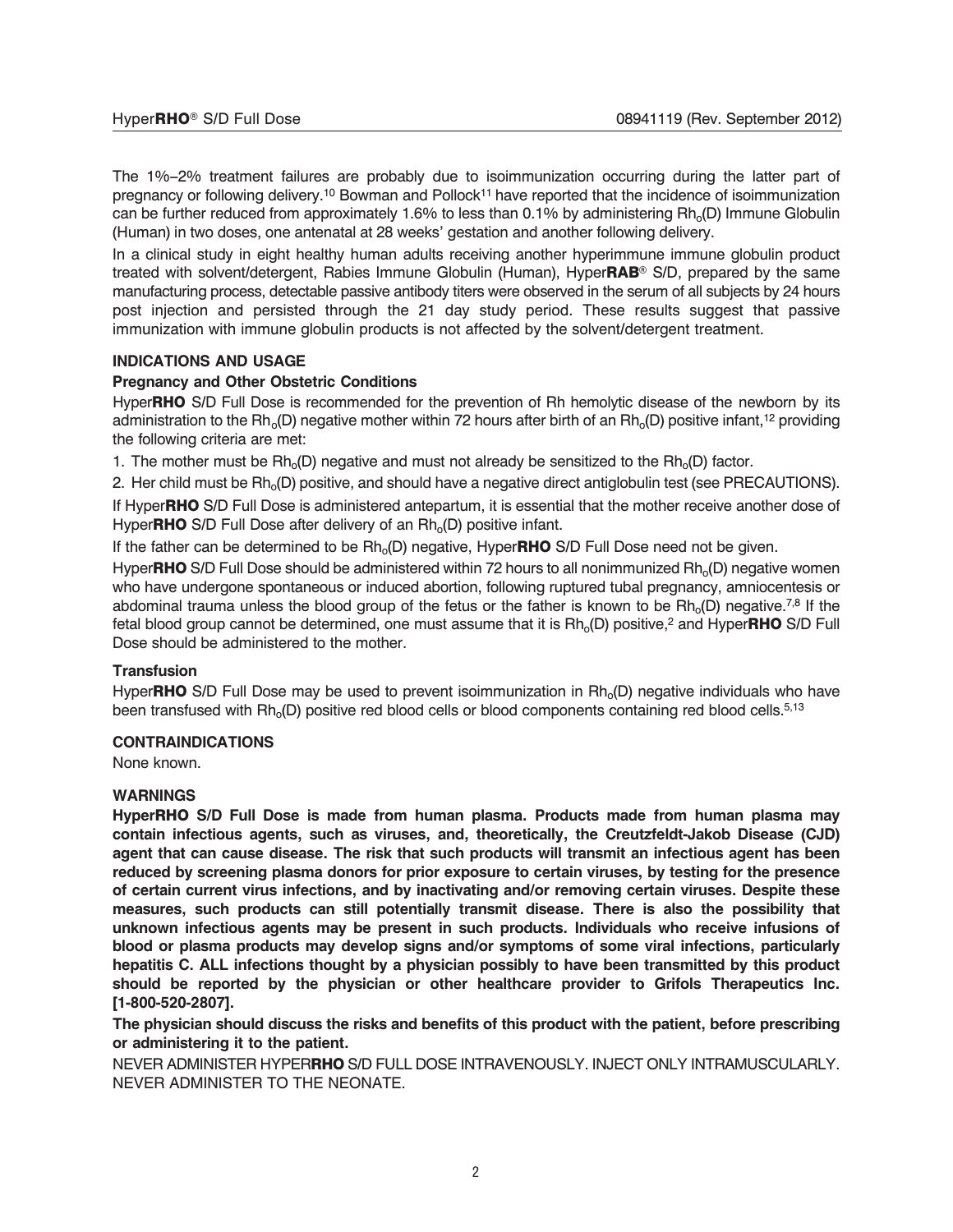$Rh<sub>0</sub>(D)$  Immune Globulin (Human) should be given with caution to patients with a history of prior systemic allergic reactions following the administration of human immunoglobulin preparations.

The attending physician who wishes to administer  $Rh_0(D)$  Immune Globulin (Human) to persons with isolated immunoglobulin A (IgA) deficiency must weigh the benefits of immunization against the potential risks of hypersensitivity reactions. Such persons have increased potential for developing antibodies to IgA and could have anaphylactic reactions to subsequent administration of blood products that contain IgA.

As with all preparations administered by the intramuscular route, bleeding complications may be encountered in patients with thrombocytopenia or other bleeding disorders.

#### **PRECAUTIONS**

#### **General**

A large fetomaternal hemorrhage late in pregnancy or following delivery may cause a weak mixed field positive  $D^u$  test result. If there is any doubt about the mother's Rh type, she should be given Rh<sub>o</sub>(D) Immune Globulin (Human). A screening test to detect fetal red blood cells may be helpful in such cases.

If more than 15 mL of D-positive fetal red blood cells are present in the mother's circulation, more than a single dose of Hyper**RHO** S/D Full Dose is required. Failure to recognize this may result in the administration of an inadequate dose.

Although systemic reactions to human immunoglobulin preparations are rare, epinephrine should be available for treatment of acute anaphylactic reactions.

#### **Drug Interactions**

Other antibodies in the Rh<sub>o</sub>(D) Immune Globulin (Human) preparation may interfere with the response to live vaccines such as measles, mumps, polio or rubella. Therefore, immunization with live vaccines should not be given within 3 months after  $Rh_0(D)$  Immune Globulin (Human) administration.

#### **Drug/Laboratory Interactions**

Babies born of women given Rh<sub>o</sub>(D) Immune Globulin (Human) antepartum may have a weakly positive direct antiglobulin test at birth.

Passively acquired anti-Rh<sub>o</sub>(D) may be detected in maternal serum if antibody screening tests are performed subsequent to antepartum or postpartum administration of  $Rh_0(D)$  Immune Globulin (Human).

#### **Pregnancy Category C**

Animal reproduction studies have not been conducted with Rh<sub>o</sub>(D) Immune Globulin (Human) — Hyper**RHO**<sup>®</sup> S/D Full Dose. It is also not known whether Hyper**RHO** S/D Full Dose can cause fetal harm when administered to a pregnant woman or can affect reproduction capacity. Hyper**RHO** S/D Full Dose should be given to a pregnant woman only if clearly needed.

#### **Pediatric Use**

Safety and effectiveness in the pediatric population have not been established.

#### **ADVERSE REACTIONS**

Reactions to  $Rh_0(D)$  Immune Globulin (Human) are infrequent in  $Rh_0(D)$  negative individuals and consist primarily of slight soreness at the site of injection and slight temperature elevation. While sensitization to repeated injections of human immune globulin is extremely rare, it has occurred. Elevated bilirubin levels have been reported in some individuals receiving multiple doses of  $Rh_0(D)$  Immune Globulin (Human) following mismatched transfusions. This is believed to be due to a relatively rapid rate of foreign red cell destruction.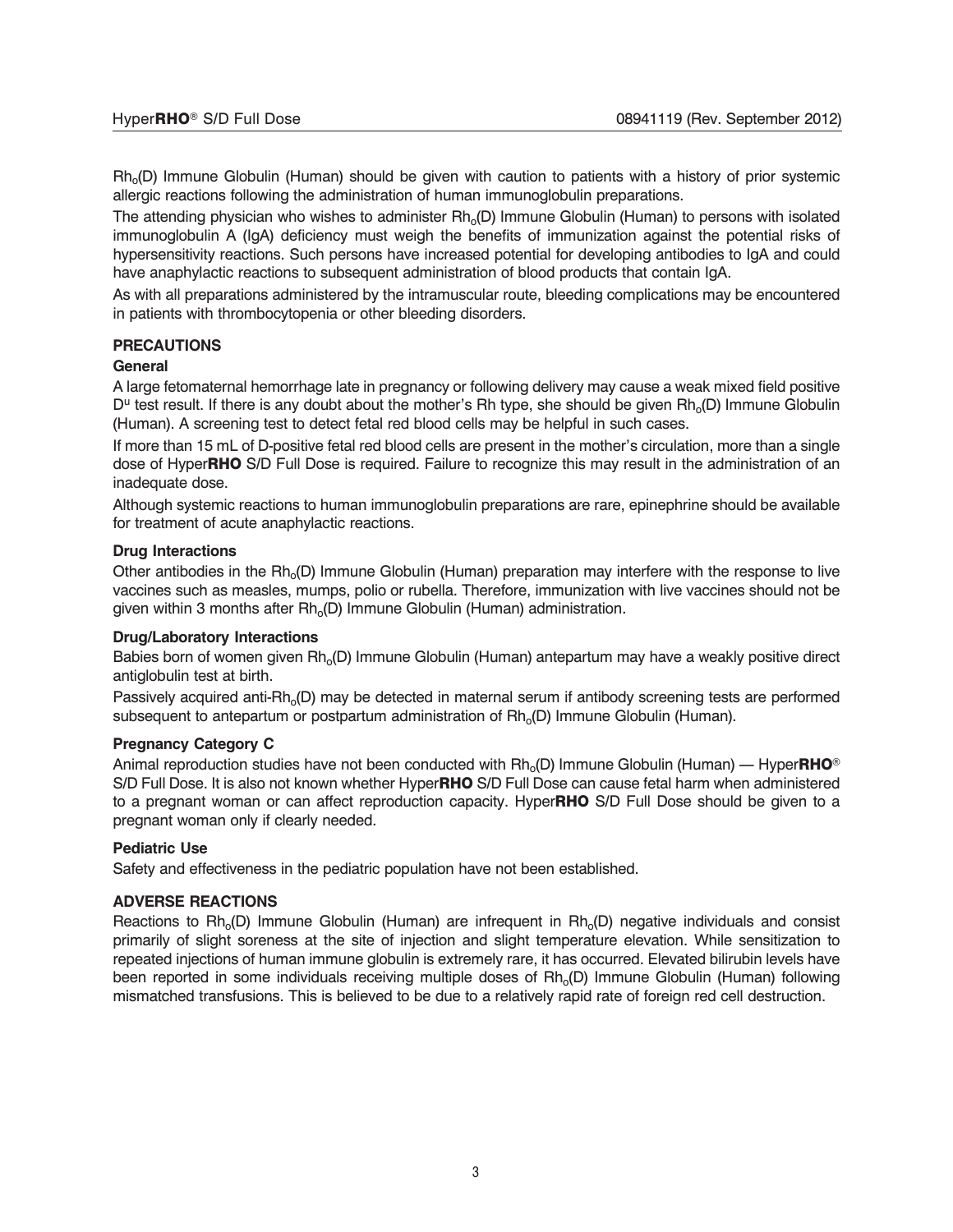#### **DOSAGE AND ADMINISTRATION**

NEVER ADMINISTER HYPER**RHO** S/D FULL DOSE INTRAVENOUSLY. INJECT ONLY INTRAMUSCULARLY. NEVER ADMINISTER TO THE NEONATE.

#### **Pregnancy and Other Obstetric Conditions**

- 1. For postpartum prophylaxis, administer one syringe of Hyper**RHO** S/D Full Dose, preferably within 72 hours of delivery. Although a lesser degree of protection is afforded if Rh antibody is administered beyond the 72-hour period, Hyper**RHO** S/D Full Dose may still be given.7,14 Full-term deliveries can vary in their dosage requirements depending on the magnitude of the fetomaternal hemorrhage. One full dose syringe of Hyper**RHO** S/D Full Dose provides sufficient antibody to prevent Rh sensitization if the volume of red blood cells that has entered the circulation is 15 mL or less.<sup>24</sup> In instances where a large (greater than 30 mL of whole blood or 15 mL red blood cells) fetomaternal hemorrhage is suspected, a fetal red cell count by an approved laboratory technique (e.g., modified Kleihauer-Betke acid elution stain technique) should be performed to determine the dosage of immune globulin required.8,15 The red blood cell volume of the calculated fetomaternal hemorrhage is divided by 15 mL to obtain the number of syringes of Hyper**RHO** S/D Full Dose for administration.<sup>3,8,13</sup> If more than 15 mL of red cells is suspected or if the dose calculation results in a fraction, administer the next higher whole number of syringes (e.g., if 1.4, give 2 syringes).
- 2. For antenatal prophylaxis, one full dose syringe of Hyper**RHO** S/D Full Dose is administered at approximately 28 weeks' gestation. This **must** be followed by another full dose, preferably within 72 hours following delivery, if the infant is Rh positive.
- 3. Following threatened abortion at any stage of gestation with continuation of pregnancy, it is recommended that a full dose of Hyper**RHO** S/D Full Dose be given. If more than 15 mL of red cells is suspected due to fetomaternal hemorrhage, the same dose modification in No. 1 above applies.
- 4. Following miscarriage, abortion, or termination of ectopic pregnancy at or beyond 13 weeks' gestation, it is recommended that a Hyper**RHO** S/D Full Dose be given. If more than 15 mL of red cells is suspected due to fetomaternal hemorrhage, the same dose modification in No. 1 above applies. If pregnancy is terminated prior to 13 weeks' gestation, where licensed, a single dose of Hyper**RHO®** S/D Mini-Dose may be used instead of Hyper**RHO** S/D Full Dose.
- 5. Following amniocentesis at either 15 to 18 weeks' gestation or during the third trimester, or following abdominal trauma in the second or third trimester, it is recommended that a Hyper**RHO** S/D Full Dose be administered. If there is a fetomaternal hemorrhage in excess of 15 mL of red cells, the same dose modification in No. 1 applies.

If abdominal trauma, amniocentesis, or other adverse event requires the administration of Hyper**RHO** S/D Full Dose at 13 to 18 weeks' gestation, another full dose should be given at 26 to 28 weeks. To maintain protection throughout pregnancy, the level of passively acquired anti-Rh<sub>o</sub>(D) should not be allowed to fall below the level required to prevent an immune response to Rh positive red cells. The half-life of IgG is 23 to 26 days. In any case, a Hyper**RHO** S/D Full Dose should be given within 72 hours after delivery if the baby is Rh positive. If delivery occurs within 3 weeks after the last dose, the postpartum dose may be withheld unless there is a fetomaternal hemorrhage in excess of 15 mL of red blood cells.16

#### **Transfusion**

In the case of a transfusion of  $Rh_0(D)$  positive red cells to an  $Rh_0(D)$  negative recipient, the volume of Rh positive whole blood administered is multiplied by the hematocrit of the donor unit giving the volume of red blood cells transfused. The volume of red blood cells is divided by 15 mL which provides the number of syringes of Hyper**RHO** S/D Full Dose to be administered.

If the dose calculated results in a fraction, the next higher whole number of syringes should be administered (e.g., if 1.4, give 2 syringes). Hyper**RHO** S/D Full Dose should be administered within 72 hours after an incompatible transfusion, but preferably as soon as possible.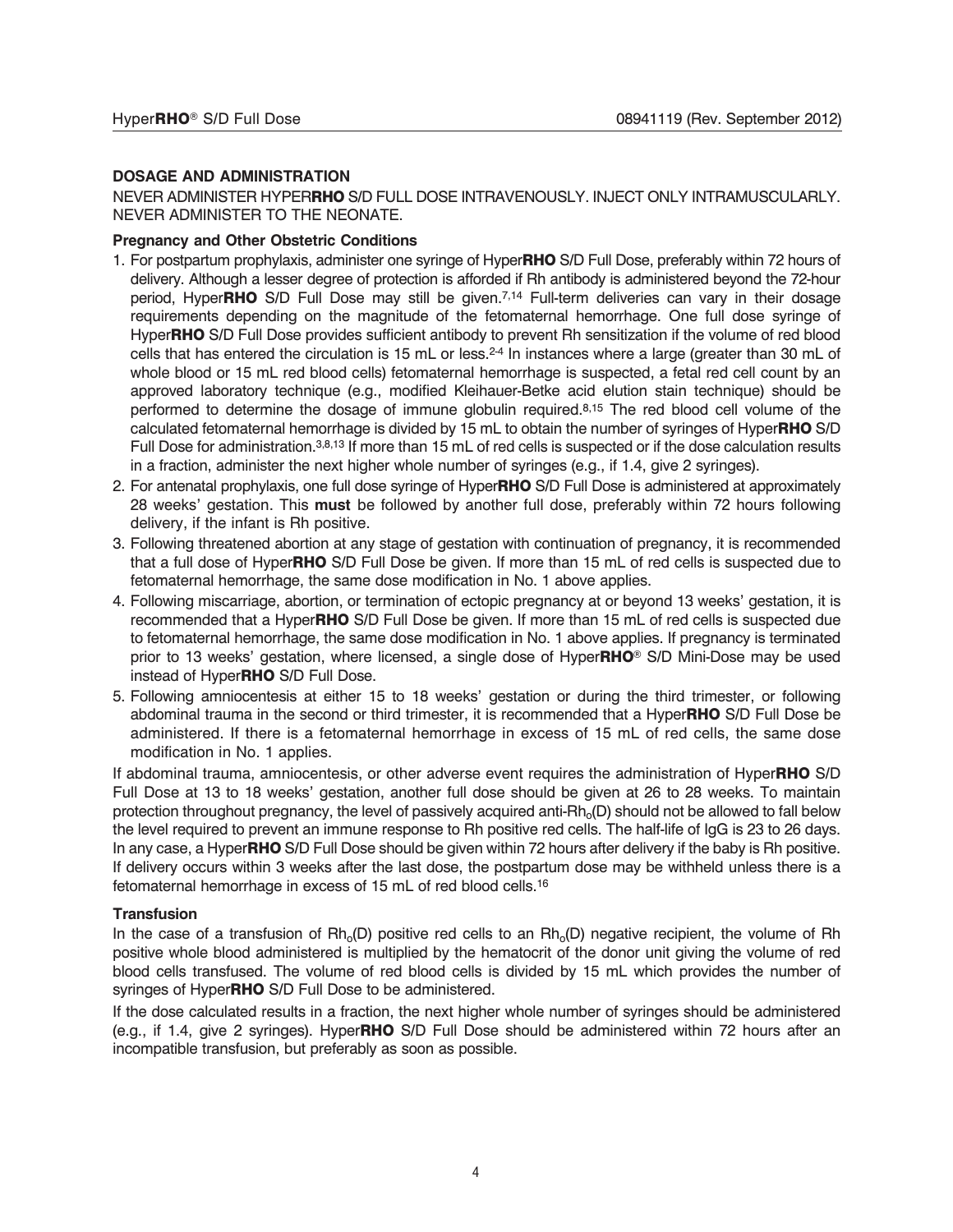#### **Injection Procedure**

DO NOT INJECT INTRAVENOUSLY. DO NOT INJECT NEONATE. Hyper**RHO** S/D Full Dose is administered **intramuscularly**, preferably in the deltoid muscle of the upper arm or lateral thigh muscle. The gluteal region should not be used as an injection site because of the risk of injury to the sciatic nerve.<sup>17</sup>

A. Single Syringe Dose

INJECT ENTIRE CONTENTS OF THE SYRINGE INTO THE INDIVIDUAL INTRAMUSCULARLY.

- B. Multiple Syringe Dose
	- 1. Calculate the number of syringes of Hyper**RHO** S/D Full Dose to be given (see Dosage section).
	- 2. The total volume of Hyper**RHO** S/D Full Dose can be given in divided doses at different sites at one time or the total dose may be divided and injected at intervals, provided the total dosage is given within 72 hours of the fetomaternal hemorrhage or transfusion. USING STERILE TECHNIQUE, INJECT THE ENTIRE CONTENTS OF THE CALCULATED NUMBER OF SYRINGES INTRAMUSCULARLY INTO THE PATIENT.

Parenteral drug products should be inspected visually for particulate matter and discoloration prior to administration, whenever solution and container permit.

Hyper**RHO** S/D Full Dose is supplied with a syringe and an attached UltraSafe® Needle Guard for your protection and convenience. Please follow instructions below for proper use of syringe and UltraSafe® Needle Guard.

#### **Directions for Syringe Usage**

- 1. Remove the prefilled syringe from the package. Lift syringe by barrel, **not** by plunger.
- 2. Twist the plunger rod clockwise until the threads are seated.
- 3. With the rubber needle shield secured on the syringe tip, push the plunger rod forward a few millimeters to break any friction seal between the rubber stopper and the glass syringe barrel.
- 4. Remove the needle shield and expel air bubbles. [Do not remove the rubber needle shield to prepare the product for administration until immediately prior to the anticipated injection time.]
- 5. Proceed with hypodermic needle puncture.
- 6. Aspirate prior to injection to confirm that the needle is not in a vein or artery.
- 7. Inject the medication.
- 8. Keeping your hands behind the needle, grasp the guard with free hand and slide forward toward needle until it is completely covered and guard clicks into place. If audible click is not heard, guard may not be completely activated. (See Diagrams A and B)
- 9. Place entire prefilled glass syringe with guard activated into an approved sharps container for proper disposal. (See Diagram C)



A number of factors could reduce the efficacy of this product or even result in an ill effect following its use. These include improper storage and handling of the product after it leaves our hands, diagnosis, dosage, method of administration, and biological differences in individual patients. Because of these factors, it is important that this product be stored properly and that the directions be followed carefully during use.

#### **HOW SUPPLIED**

Hyper**RHO** S/D Full Dose is available in single dose syringes with attached needles. Hyper**RHO** S/D Full Dose is preservative-free, in a latex-free delivery system.

| NDC Number   | Size    |
|--------------|---------|
| 13533-631-02 | Syringe |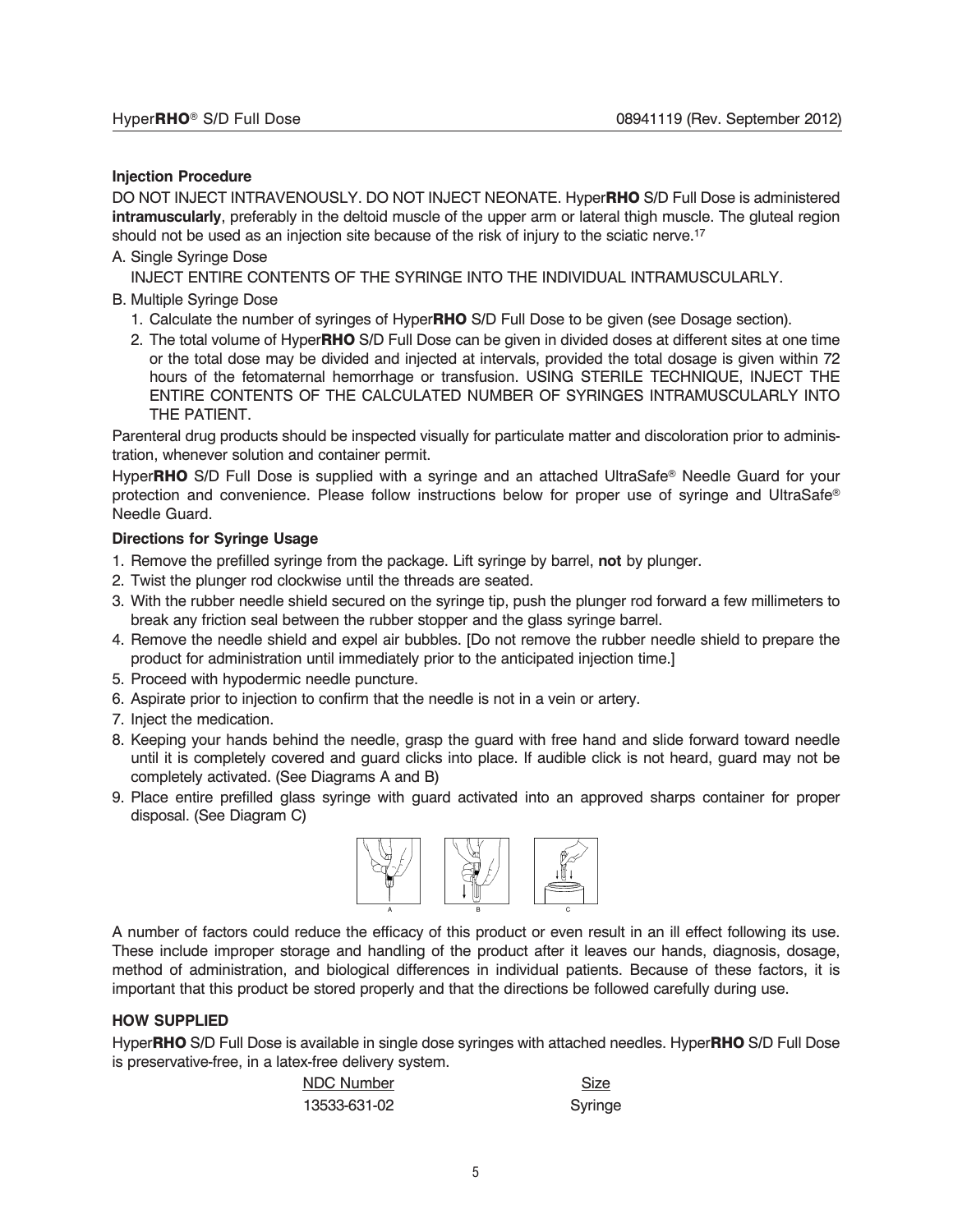#### **STORAGE**

Store at 2–8°C (36–46°F). Do not freeze.

#### **CAUTION**

R<sub>b</sub> only

U.S. federal law prohibits dispensing without prescription.

#### **REFERENCES**

- 1. Gunson HH, Bowell PJ, Kirkwood TBL: Collaborative study to recalibrate the International Reference Preparation of Anti-D Immunoglobulin. *J Clin Pathol* 33:249-53, 1980.
- 2. Rho(D) immune globulin (human). *Med Lett Drugs Ther* 16(1):3-4, 1974.
- 3. Pollack W, Ascari WQ, Kochesky RJ, et al: Studies on Rh prophylaxis. I. Relationship between doses of anti-Rh and size of antigenic stimulus. *Transfusion* 11(6):333-9, 1971.
- 4. Unpublished data on file.
- 5. Pollack W, Ascari WQ, Crispen JF, et al: Studies on Rh prophylaxis. II. Rh immune prophylaxis after transfusion with Rh-positive blood. *Transfusion* 11(6):340-4, 1971.
- 6. Keith LG, Houser GH: Anti-Rh immune globulin after a massive transfusion accident. *Transfusion* 11(3):176, 1971.
- 7. The selective use of Rh<sub>o</sub>(D) immune globulin (RhIG). *ACOG Tech Bull* 61, 1981.
- 8. Current uses of Rho immune globulin and detection of antibodies. *ACOG Tech Bull* 35, 1976.
- 9. Pollack W: Rh hemolytic disease of the newborn: its cause and prevention. *ProgClinBiol Res* 70:185-203, 1981.
- 10. Bowman JM, Chown B, Lewis M, et al: Rh isoimmunization during pregnancy: antenatal prophylaxis. *Can Med Assoc J* 118(6):623-7, 1978.
- 11. Bowman JM, Pollock JM: Antenatal prophylaxis of Rh isoimmunization: 28-weeks'- gestation service program. *Can Med Assoc J* 118(6):627-30, 1978.
- 12. Ascari WQ, Allen AE, Baker WJ, et al: Rh<sub>o</sub>(D) immune globulin (human): evaluation in women at risk of Rh immunization. *JAMA* 205(1):1-4, 1968.
- 13. Prevention of Rh sensitization. *WHO Tech Rep Ser* 468:25, 1971.
- 14. Samson D, Mollison PL: Effect on primary Rh immunization of delayed administration of anti-Rh. *Immunology* 28:349-57, 1975.
- 15. Finn R, Harper DT, Stallings SA, et al: Transplacental hemorrhage. *Transfusion* 3(2):114-24, 1963.
- 16. Garraty G (ed.): Hemolytic disease of the newborn. Arlington, VA, American Association of Blood Banks, 1984, p 78.
- 17. Recommendations of the Advisory Committee on Immunization Practices (ACIP) and the American Academy of Family Physicians (AAFP): General recommendations on immunization. *MMWR* 2002: 51(RR02), 1-36.
- 18. Stenland CJ, Lee DC, Brown P, et al: Partitioning of human and sheep forms of the pathogenic prion protein during the purification of therapeutic proteins from human plasma. *Transfusion* 2002. 42(11):1497-500.
- 19. Lee DC, Stenland CJ, Miller JL, et al: A direct relationship between the partitioning of the pathogenic prion protein and transmissible spongiform encephalopathy infectivity during the purification of plasma proteins. *Transfusion* 2001. 41(4):449-55.
- 20. Lee DC, Stenland CJ, Hartwell RC, et al: Monitoring plasma processing steps with a sensitive Western blot assay for the detection of the prion protein. *J Virol Methods* 2000. 84(1):77-89.
- 21. Cai K, Miller JL, Stenland CJ, et al: Solvent-dependent precipitation of prion protein. *Biochim Biophys Acta* 2002. 1597(1):28-35.

# **GRIFOLS**

**Grifols Therapeutics Inc.** Research Triangle Park, NC 27709 USA 08941119

U.S. License No. 1871 **(Rev. September 2012)** U.S. License No. 1871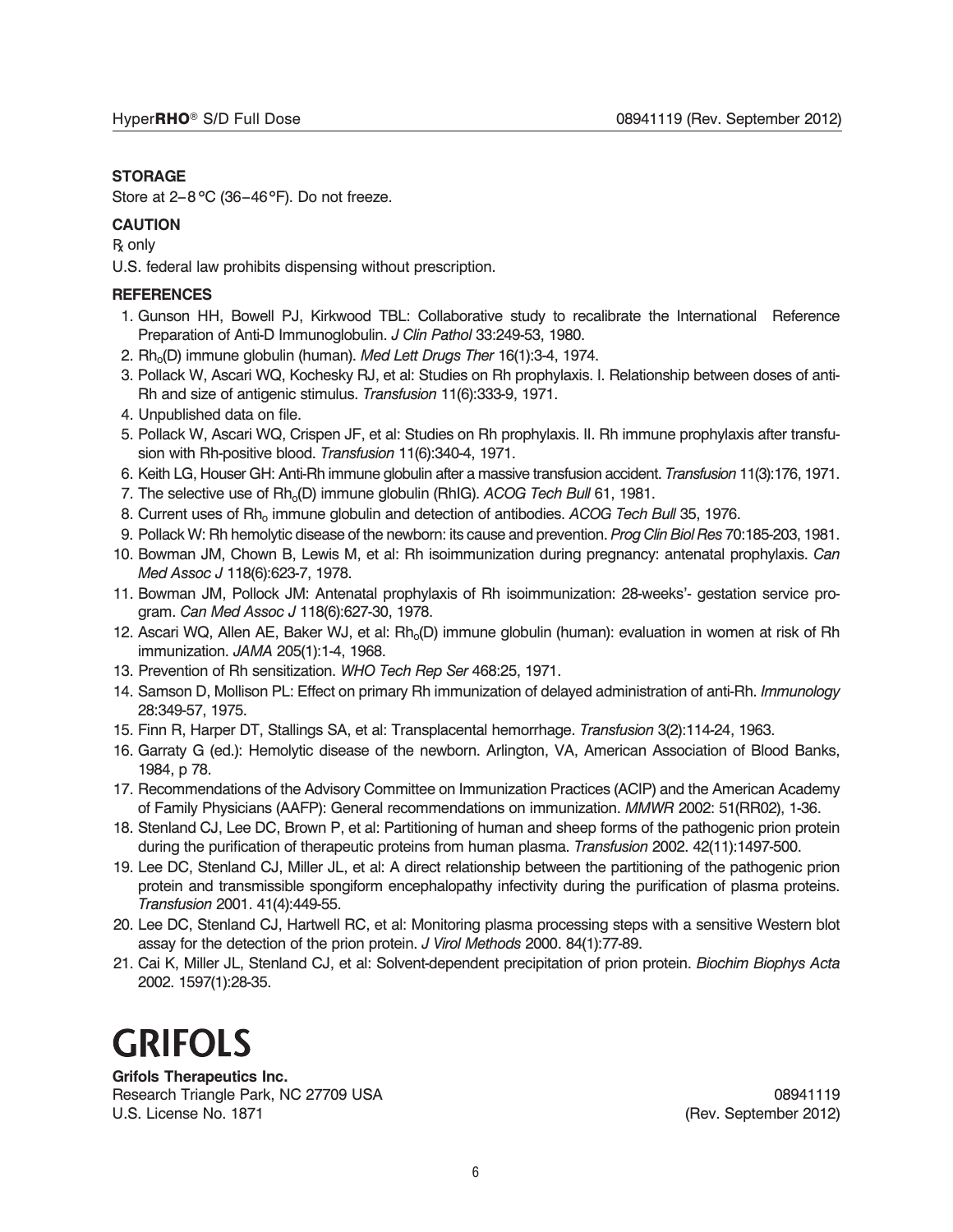# **The Rh Factor and Your Pregnancy**

**Information About Pregnancy Protection**



#### **The Rh Factor and When It Is Important**

The Rh factor is one of many blood group antigens found on the surface of red blood cells. If you have this antigen you are considered Rh positive. If you don't, then you are considered Rh negative. Everyone is either Rh positive or Rh negative. One type is neither better nor worse than the other, only different.

Your Rh factor is important if you are an Rh negative woman and you become pregnant, or if you receive a blood transfusion.

#### **How the Rh Factor Can Affect Your Future**

If you have Rh negative blood, there are two situations that can affect you:

1. If the father of your baby is Rh positive, the baby will probably be Rh positive too. An Rh negative woman carrying an Rh positive baby may have an immune reaction if some of the baby's Rh positive blood cells enter her bloodstream.

This immune reaction, called isoimmunization, means your body's defense system recognizes Rh positive blood as foreign from your own and produces "antibodies" to destroy the invading Rh positive blood cells.

The passage of blood from the baby to the mother's bloodstream happens most often at delivery, but can also occur during miscarriage, the termination of pregnancy, amniocentesis (test performed to determine fetal health), or due to an injury or trauma. It is important to note that a small number of women develop antibodies to Rh positive blood cells during pregnancy for no apparent reason.

Antibodies to Rh positive blood may not be a problem in first pregnancies; however, the antibodies stay in your bloodstream, ready to attack invading Rh positive blood cells, for many years to come. This can lead to problems in future pregnancies by causing miscarriage or a disease known as hemolytic disease of the newborn.

Babies born to Rh positive mothers, regardless of the father's blood type, will usually be free of the dangers of hemolytic disease.

2. Someday it may become necessary for you to receive a blood transfusion. If Rh positive antibodies already reside in your bloodstream due to isoimmunization and the blood you receive is Rh positive due to error or lifesaving reasons, your Rh positive antibodies will become mobilized and destroy the donor Rh positive cells. As a result, the transfusion could be unsuccessful and possibly harmful to you.

#### **Hemolytic Disease of the Newborn: A Threat to Your Baby**

When an Rh negative woman has Rh positive antibodies in her blood and the baby she is carrying is Rh positive, the antibodies could possibly enter the baby's bloodstream, attack the baby's red blood cells and cause hemolytic disease of the newborn. At birth, the infant suffering from hemolytic disease may be jaundiced and anemic or suffer permanent damage of the brain and central nervous system which may result in mental retardation, hearing loss, or cerebral palsy. Extensive medical care can be required, including an exchange transfusion, in which all of the baby's blood is replaced. This usually stops the destruction of the baby's red blood cells and gives the infant a chance to survive.

The risk of hemolytic disease of the newborn is slight with the first baby, but increases with each successive pregnancy.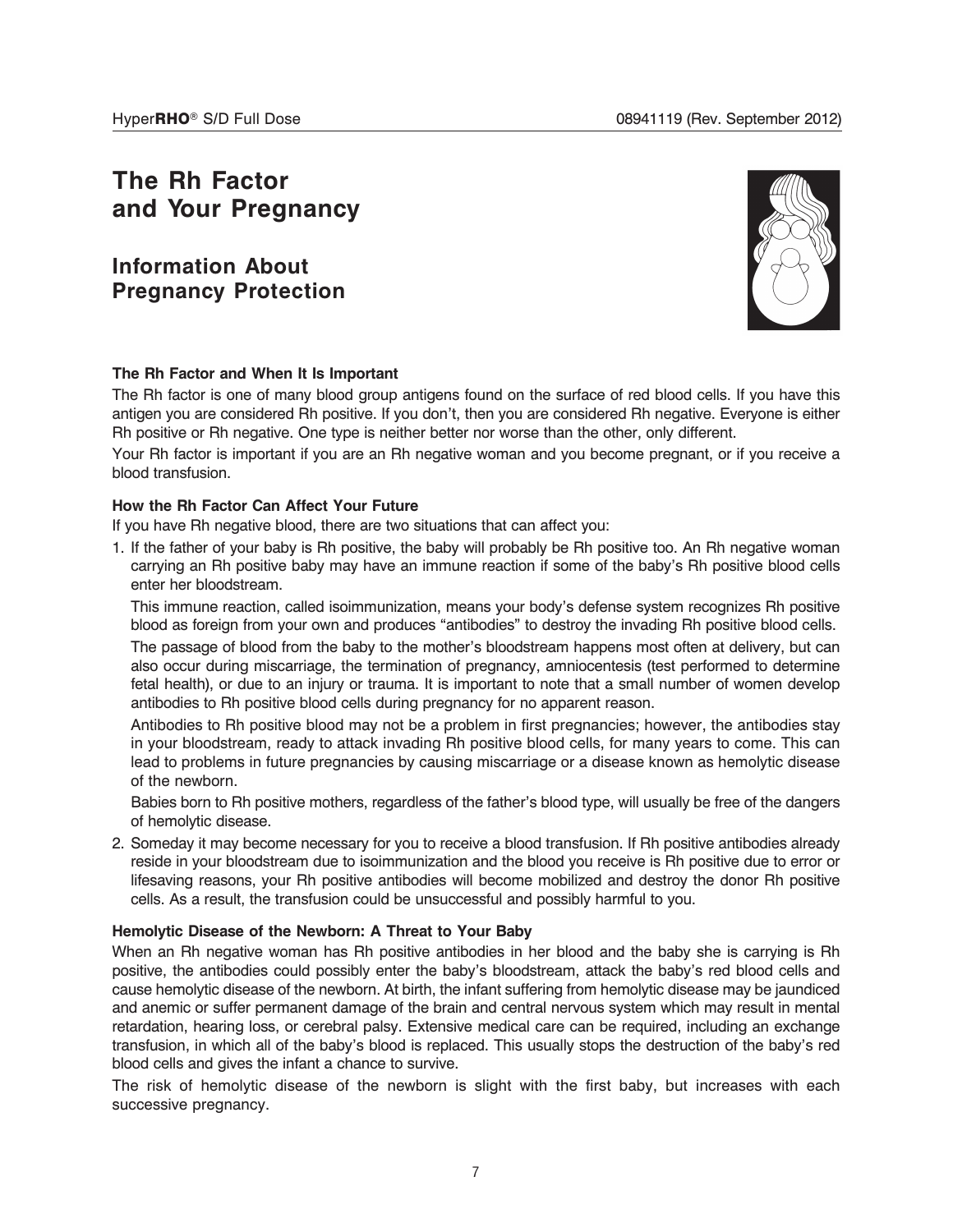#### **Preventing Hemolytic Disease**

Hyper**RHO**<sup>®</sup> S/D, Rh<sub>o</sub>(D) Immune Globulin (Human) can prevent hemolytic disease of the newborn, provided Rh positive antibodies do not already reside in your bloodstream.

Hyper**RHO** S/D is a specially prepared gamma globulin with a high level of preformed antibodies against Rh positive blood cells. The injection of Hyper**RHO** S/D destroys any Rh positive blood cells that may have entered the mother's bloodstream and prevents the mother's immune system from producing Rh positive antibodies; thus protecting the baby from developing hemolytic disease.

#### **HyperRHO S/D Full Dose — When Prescribed**

#### **Pregnancy and Other Obstetric Conditions Pertaining to Rh Negative Women**

Hyper**RHO** S/D Full Dose is administered during pregnancy if you fall into a high-risk category. For example, you are at risk of producing Rh positive antibodies if you have an amniocentesis procedure performed, or if you have a miscarriage or other termination of pregnancy at or beyond 13 weeks' gestation.

Laboratory findings have shown that some Rh negative women develop Rh positive antibodies during the last weeks of pregnancy even without an antibody-stimulating event. As a preventive measure, your physician will probably recommend the first injection of Hyper**RHO** S/D Full Dose at the 28th week of pregnancy.

In both of the above situations, if the blood type of the father or baby can be determined to be Rh negative, an injection of Hyper**RHO** S/D is not required.

Another injection of Hyper**RHO** S/D Full Dose is administered within 72 hours of delivery of an Rh positive baby.

#### **Blood Transfusion**

Hyper**RHO** S/D Full Dose may be used to prevent isoimmunization in Rh negative individuals who have been transfused with Rh positive red blood cells or blood components containing red blood cells.

#### **HyperRHO S/D Mini-Dose — When Prescribed**

A single dose of Hyper**RHO** S/D Mini-Dose may be prescribed for an Rh negative woman instead of Hyper**RHO** S/D Full Dose in the event of miscarriage or other termination of pregnancy occurring **prior** to 13 weeks' gestation. Hyper**RHO** S/D Mini-Dose is not required if the blood type of the father or fetus can be determined to be Rh negative.

#### **Will You Need HyperRHO S/D Again?**

Hyper**RHO** S/D provides protection only if you have not already produced Rh positive antibodies. Women who have developed antibodies through previous pregnancy, miscarriage, other termination of pregnancy, or blood transfusion cannot be protected by Hyper**RHO** S/D. This is why with each pregnancy it is important to have Hyper**RHO** S/D injections within the prescribed time period.

#### **Reactions to HyperRHO S/D**

You may feel a temporary soreness at the site of the injection. You may also have a slight and temporary change in body temperature. In very rare instances, an allergic type of reaction can occur, for which your physician will take appropriate measures.

#### **Delivering a Sound, Healthy Baby**

Your physician can answer any questions you may have about receiving a Hyper**RHO** S/D injection to prevent hemolytic disease of the newborn. If you know that you are Rh negative and you are pregnant, you should discuss your situation with your physician. Today, with Hyper**RHO** S/D, hemolytic disease of the newborn can be reduced to its lowest possible rate of incidence.

# **GRIFOLS**

**Grifols Therapeutics Inc.** Research Triangle Park, NC 27709 USA 08941119 U.S. License No. 1871 **(Rev. September 2012)** (Rev. September 2012)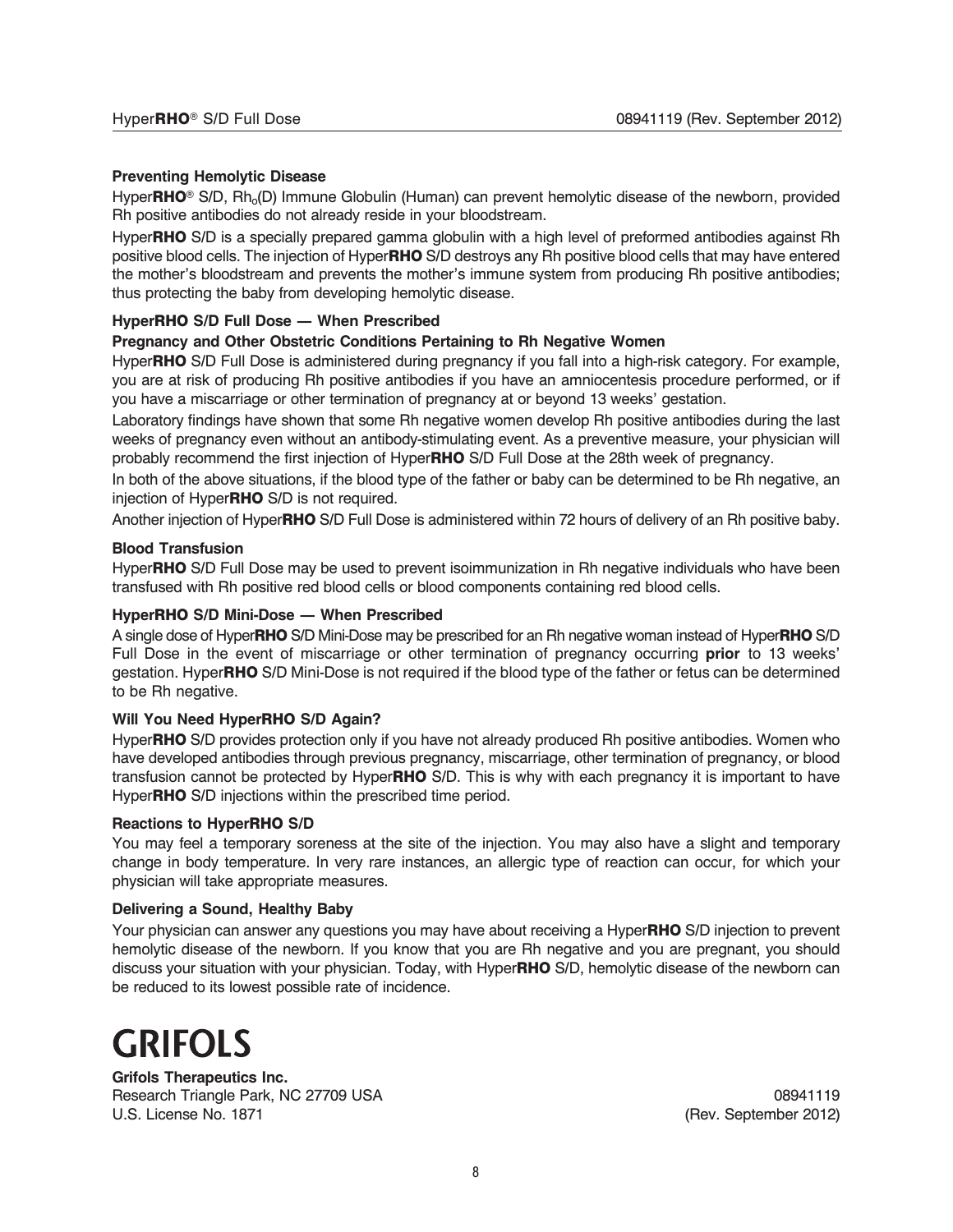

### **4**

Rh+ antibodies stay in your bloodstream, ready to attack invading Rh+ blood cells, for many years to come.



## **5**

Next pregnancy, mother's Rh+ antibodies enter baby's Rh+ bloodstream, attacking baby's blood cells and causing hemolytic disease of the newborn.